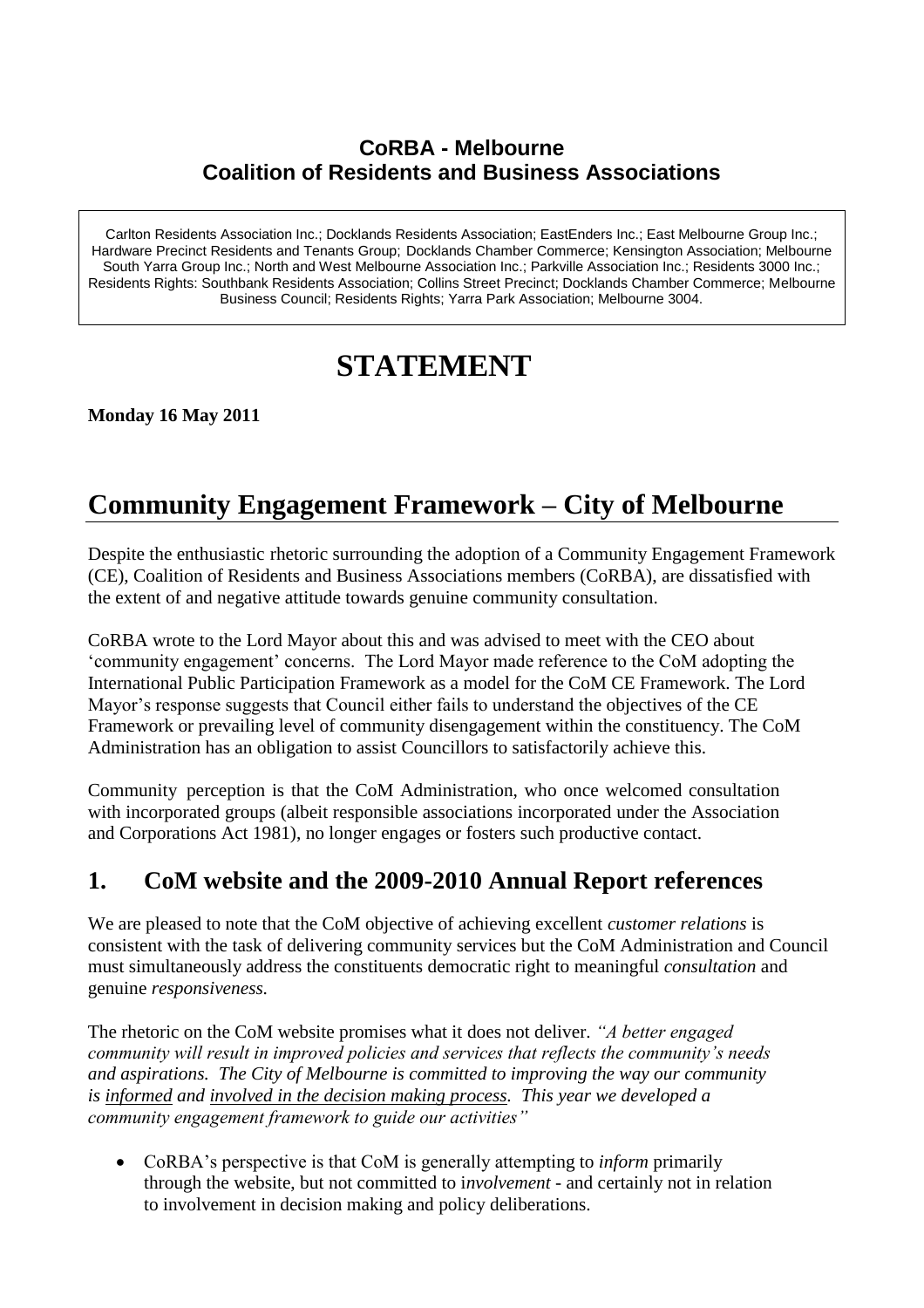- The 2009-2010 Annual Report (p.83) The **CoM KA 11** describes in considerable detail the CE strategies. Significantly there is much reference to *customer relations* and minimal reference to genuine *community consultation*.
- Furthermore, there is no evidence of any *community consultation* conducted by the CoM Administration, around the initial adoption of the CE Framework. Nor has there been any justification provided for its adoption or any reference to the costs involved. Ironically the CE Framework appears to have been adopted completely without *community consultation* at all. Counter to the rhetoric, the newly appointed CE Team chose not to pro-actively engage with CoRBA members before or after the adoption of the CE Framework.
- Had the CoM Administration actually consulted with community groups before adopting the CE Framework, it may well have come to the realisation that its actual terminology is misleading. To the layperson, such a CE Framework would be taken literally and as meaning e*ngaging the community*. We find that this is not the case. The CE Framework merely relates to the '*customers*'. The current disillusionment and cynicism within the community in relation to the CE Framework could have been avoided.
- If the CoM Administration is to continue to invest in this ostensibly exemplary international best practice, under the umbrella of the AIPA, it seems reasonable to request that the community and Councillors be provided with the name of one Capital City Council in the OECD comparable with CoM in terms of the franchise, boundaries, functions and powers.

### **2. Evidence of satisfaction with the CE Framework**

The CoM states, "*Our efforts to improve the way we engage our community are reflected in our Community Satisfaction survey results this year. They indicate an improvement in the community's perceptions about how we engage them*".

The CoM's Annual Review 2009-10 (p.64) states that only 64% respondents are 'satisfied'. Questions then arise as to who participated in the survey? Did they know what they are satisfied with? Since community groups such as network of CoRBA organizations, appear to be outside the relevant stakeholder groups targeted by the CE Framework, their satisfaction with CE Framework is not factored into the statistic.

It is very puzzling then that the Lord Mayor, Councilors, and presumably the 200 CoM staff who evidently are pleased of the CE Framework, yet it is not valued by the community that it is meant to serve. This is completely at odds with the CEO remarks in the CoM Annual Report. *"I am pleased to report that our customers are telling us that we're doing a good job. The government's annual survey of residents' perception of our services shows us that our overall performance is higher than other Victorian councils".*

The CoM states, "*The organisation has a dedicated CE Team who ensures that community engagement activities are aligned to the framework"* Does this indicate that the CE Team is not actually required under the CE Framework to engage with community but only to engage with the CE Framework? From the CoM website *"Within the past year, nearly 200 City of Melbourne staff participated in community engagement training. A further 20 staff members participated in advanced training with the International Association for Public Participation (IAP2). The City of Melbourne uses the IAPP Association's tools and resources to support its work and is guided by the association's core values for public participation.* It goes on to promote commercial association."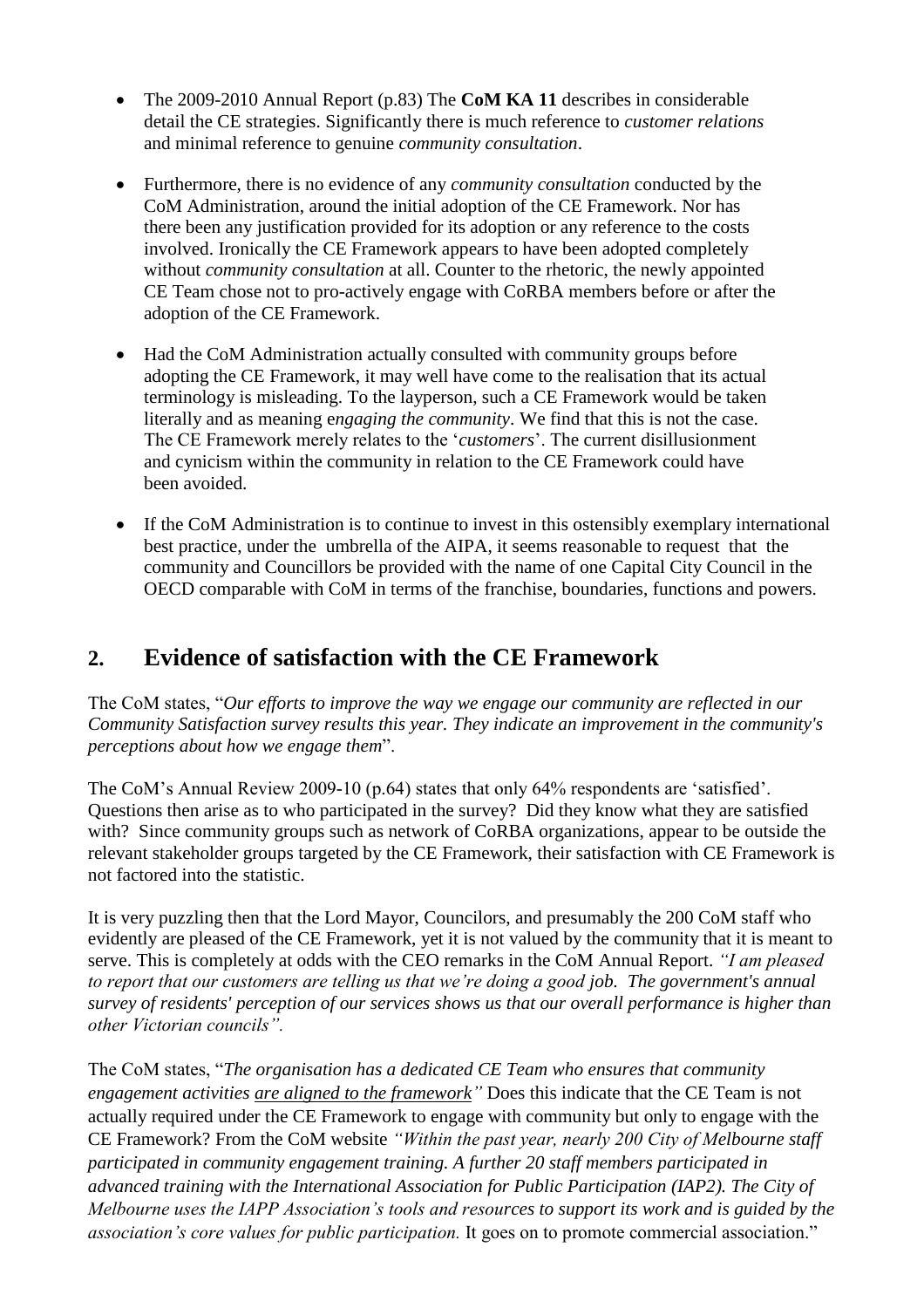*For further information about the IAP2 core values, visit [www.iap2.org"](http://www.iap2.org/)*

The CoM website indicates that there is a great deal of overstatement relating to successful implementation of the CE Framework. We note website self-referential promotion of the CE Framework including a 10 minute video of CoM staff applauding the Framework - essentially how wonderful it is operating and how pleased they areto be part of it.

### **3. Confusing 'constituents' and 'customers'**

It is important to consider the semantics of the CoM CE Framework as well as the rationale behind its adoption and the staff satisfaction with it.

- Excellent *Customer Relations* are obviously a worthwhile objective in the administration of local government services. If you can improve this and objectively evaluate this - well done.
- Genuine *community engagement* and *community consultation* and community responsiveness are rights to which the constituent's representative local government democracy is entitled. This is a more difficult yet equally objective to achieve.

Let us be clear. Residents and ratepayers are indeed *'Customers'* of the CoM in relation to the goods and services received in return for rates. *Customer relations* is essentially an operational term to the extent that it involves an economic exchange, i.e. our rates for the services delivered by the CoM. The CoM Administration has an obligation to manage *customer relations* in a professional honest and timely manner. This you do.

The CEO reports on the customer focus strategy, "*This year the City of Melbourne introduced a new Customer Focus Strategy, outlining our commitment to being a leading customer-focused organisation. By engaging with the community, delivering simplified processes and exceeding expectations, we are committed to high quality customer service guided by our corporate values, and our customers' needs and preferences"*

It's abundantly clear that the customer service is the dominant CoM objective in adopting the CE Framework. However, what is missing in relation to the CE Framework is serious thinking in relation to up-holding constituent rights. Their views are valid and need to be reflected in decisionmaking and policy.

The absence of *community consultation* goes to the critical matter of democratic representation. We expect the CoM Adminstration, as local government professionals, not marketing professionals, to respond to our requests for better consultation and we expect them to cease fobbing-off serious community concerns. The Community has the 'expectation' of democracy and proper representation. CoM Administration is remiss in ignoring this expectation.

Our understanding of *Community Engagement* is that the CoM Administration should involve the community not just the CoM staff in developing the thinking on any matter before it is presented for an in-principle decision by Councilors acting alone. It means CoM Administration should be engaging with the Councilors along with the community rather than one after the other.

Our understanding is that *Community Consultation* is linear process in which there is an expectation that it will lead to an agreed outcome. Currently within the CoM, the community at best, is very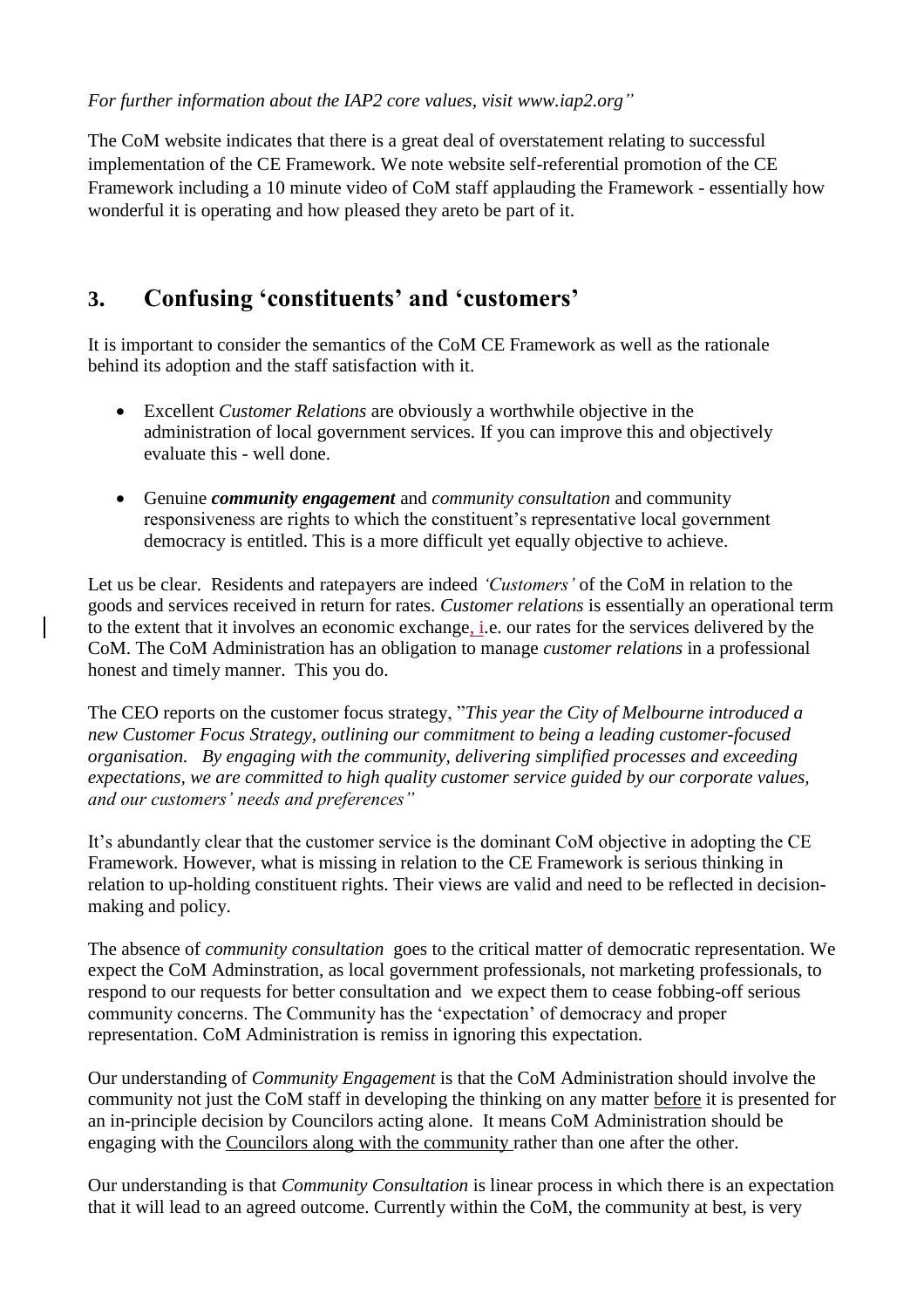minimally engaged at all under the tick-box CE Framework. Community consultations generally occur well after the Administration has settled major concepts and often the detail on most matters.

### **4. Attitude to established '***Community groups'* **(normally franchised residents and ratepayers) compared to that of '***the Community'* **(potentially non-franchised).**

Administration has fostered a complete disconnection within the CoM as a consequence of apparently perceiving that established *Community groups* are not actually part of '*the community'.* 

This unhelpful categorization and ranking is most improper given that *'community group'*  members tend to be ratepayers and residents and therefore are entitled to have a say in civic affairs, No such automatic entitlement attaches to *'the community'.* The Council, like many government agencies, has been encouraged by the CoM Administration to simplistically and mischievously adopt the view that if you somehow reach out beyond *'the usual suspects'* (i.e. established functioning community groups) you can claim to engage with '*the real' community'.*

In fact, communities are made up of a range of individual people with a diversity of views and some people with no views at all on particular issues. All citizens, however, have interests, which they seek to advance and/or protect. It is patently obvious that other than by plebiscites or referendums there is no way of capturing a single view of what this fictional construct of *'the community'* thinks. Therefore, to elevate or prioritise the views of '*the community'* and to devalue the views of those in 'community groups' is unsound. When tapping into the views of *'the community",* all that can be captured is the range of individual views and interests.

On the other hand, in relation to capturing collective points of view (i.e. community consensus) established *community groups* have the advantage of having the capacity to form collective positions in advance and to bring together people with some shared interests in any given issue or topic. In addition, *community groups* generally have an electoral or membership structure and this actually gives some assurance and validity they do indeed represent those interests shared by their members.

The CoM Administration too often rejects this argument, preferring the ease of a market research, focus group or on-line polls, e-poll survey approach. While community forums, focus groups, on-line polls, electronic surveys etc are methods are tapping into individuals within the wider community; established *community group*s have the added capacity to tap into the range of views and interests within their membership.

### **5. Specific Examples of Non-Engagement**

#### **5.1 Consultations**

 **Chinatown, Childcare and Swanston Street**. It is significant that the CoM 2009- 2010 Annual Report cites three examples of consultation with reference groups. Three examples are cited - Chinatown, Childcare and Swanston St. re-development. Two of the examples of *community consultations* cited are actually *focus groups* convened to explore a 'topic' about which the CoM wishes to consult. 2 examples of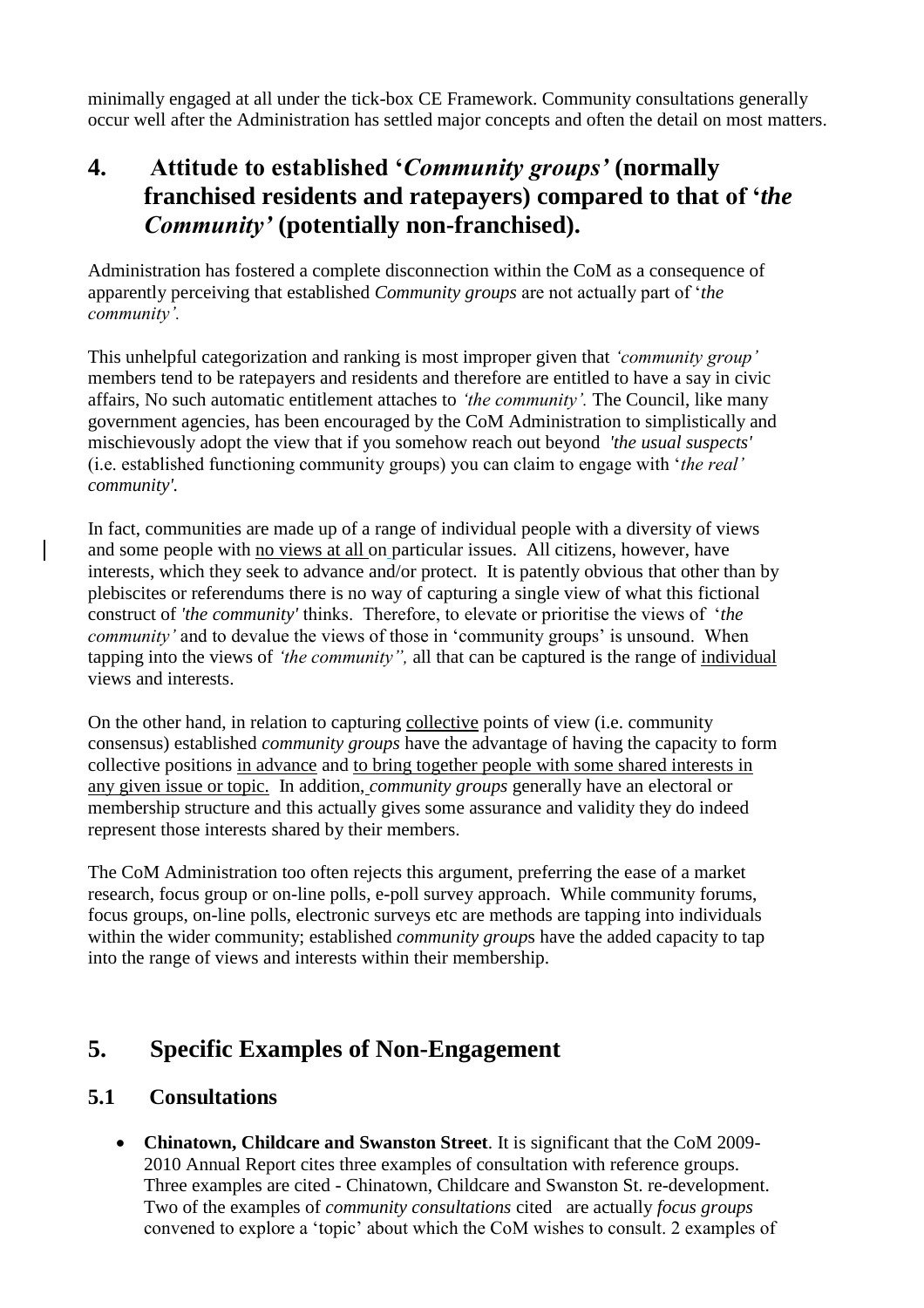consultation with groups as examples of CoM engaging the community, in fact the both of these groups (Chinatown and n and childcare) could be defined as Focus Groups since they deal with specific market based issues. In relation to both Chinatown and childcare, no attempt was made to access the views established community groups.

- The third example cited, the **Swanston Street re-development** on-line survey is essentially a *market research survey* to explore opinion on, once again, the 6 options specified by the CoM. All three examples ignore CoRBA member organisations and thus the wealth of local knowledge that would be available through members. Local knowledge and knowledge acquired over time is less valued than knee-jerk, snapshot vox-pop research. We all know that the way a question is written often distorts the answers elicited.
- **District Precincts Strategy.** The Annual Report provides another example of nonengagement in that the consultations around the District Precincts Strategy ONLY related to businesses, not residents. Given that businesses and residents increasingly co-exist throughout the CoM, the exclusion of residents within designated business 'precincts' is questionable. No credence at all is given to the views of established residential precincts groups which often have long-term working relationships with local traders.
- **Parking Technology.** The introduction of new parking technologies is another example of the CoM Administration failing to adequately inform or consult with the community**.** Leaving aside the relative merits of the technology the CoM process for introducing was obviously unsatisfactory. The media alerted the community in mid April and we are advised that the CoM Administration planned to *inform* the community in May. CoM Administration advises, "O*fficers have met with numerous groups and provided a briefing on this parking proposal. Whilst not all resident groups have been part of that process, it is Council's goal to ensure all key stakeholders, including resident groups, are fully informed prior to the technology being rolled out, should Council approve the proposal".* Yet, all resident groups are part of CoRBA but none met with CoM on this matter. Even if they had it seems that we were to be informed rather than consulted. After the media broke the news**,** a personal email arrived from the CEO *informing* community groups of the new system. This was perceived as pretending to consult with community but not actually doing so. It is objectionable to CoRBA members that no prior *community consultation* took place but the CoM invited discussion was invited after the decision was taken to implement the system.
- **Community Forum August 2009**. Certainly *'the community'* was invited to discuss matters of concern along with a representative from established community groups but given the Forum agenda was already set by CoM Administration, it was hardly a consultative event. Tables were set up for specific topics discussion. No provision was made initially for broadening the topics under discussion to include topics raised by the community. When participants queried this limited Agenda, CoM Administration agreed to allow additional topics of concern to be noted at the conclusion of the Forum. Those wishing to raise the very many topics of concern not identified by the CoM were invited to gather around white board where hastily completed post-it-notes were stuck. We were assured that this material, which represented valid community concerns, would appear in a report of the Forum. As far as we know, this did not happen. This Forum tightly choreographed a futile *community engagement* exercise presumably aligned with the CE Framework but did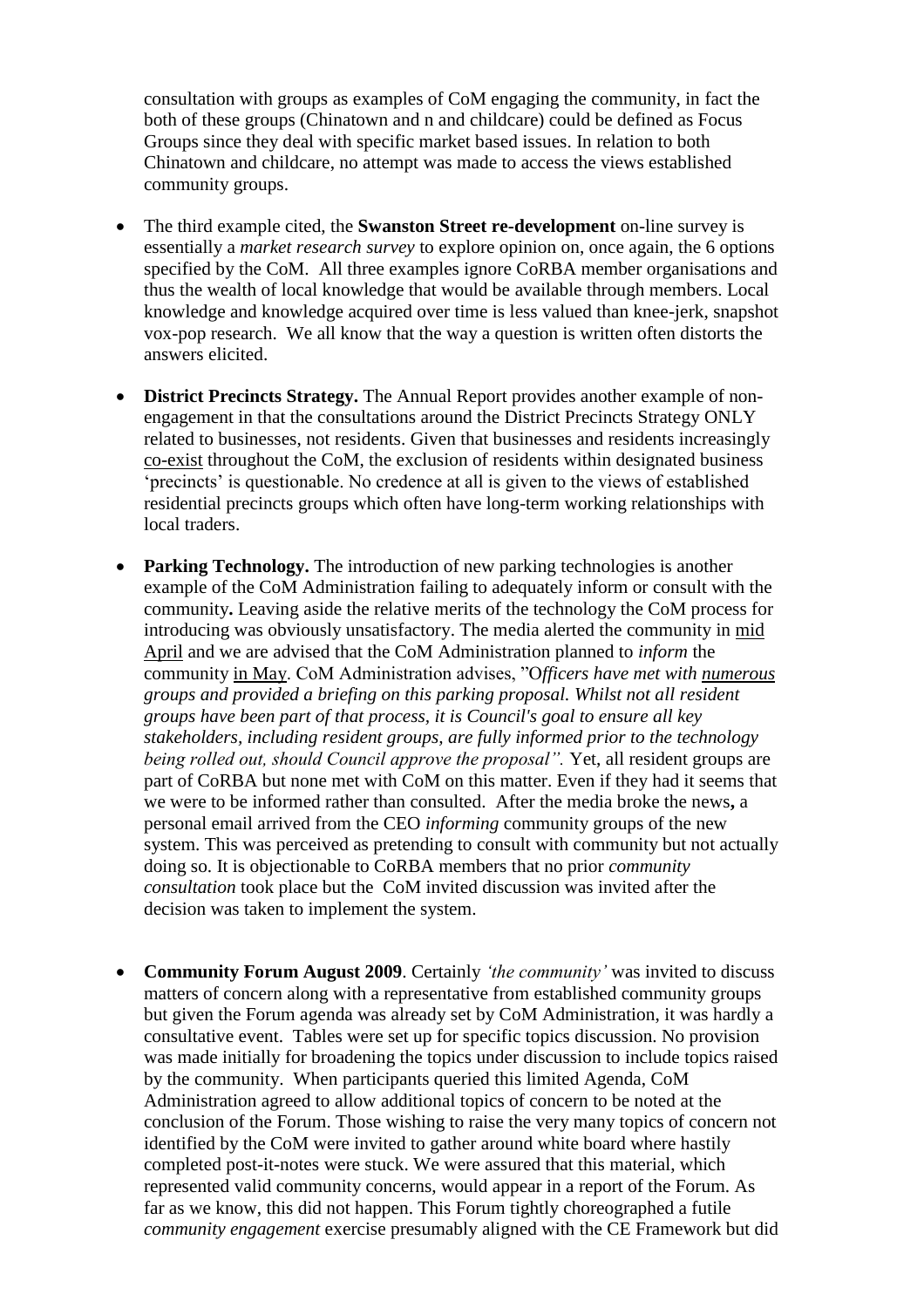it actually e*ngage* with the community? No. It was a top down agenda indicating complete disregard for those with concerns outside the 6 put forward by the CoM Administration. The consultation process was a sham. Can the CoM point to one area where in-put from this Forum was actually incorpated into CoM operations or policy?

• The MSS consultation process 2010 The MSS process and draft document were both inadequate and erroneous due to lack of local knowledge. Not only was the community galvanised enough to make 145 submissions to Council, but CoRBA members also felt disturbed enough to meet with the Ministry of Planning to express our alarm at the process. Of the 145 submissions related to MSS, Council Staff initially chose to ignore all but a few spelling mistakes. Alarmed Councillors then called a meeting to discuss the issues and hear community submission. The CoM Annual report 2009- 2010 (p.55) refers to the MSS document as a highlight yet CoRBA members and many others found it utterly lacking as evidenced by the 145 critical submissions - all ignored. What has the CoM learned about genuine consultation in advance seeking comment for decisions already made? Note also in the CoM Annual report 2009- 2010 (p.55) a rare reference to specific precincts, leading to the hope that local knowledge was in fact a consideration. Not so. On closer reading this reference to the '*Distinct Precincts Strategy'* ONLY relates to businesses in the CoM, not local residential precincts.

#### **5.2 Surveys**

- **The Swanston Street electronic survey.** CoM Administration pre-selected options without consultation with residents or the business community. Consequently, much 'local' knowledge did not feature in the selection of ONLY six options offered. We note that 38 formal submissions were ignored whereas a in the vicinity of 7000 'text' response were accepted as 'valid' opinion options for *'the community'.* No verification, no consideration of legitimacy no findings published in detail. Further, in relation to the potential solutions to the Swanston Street difficulties, the CoM Administration provided no opportunity for the community to propose other options. Again - this ostensibly democratic wide-reaching electronic survey strategy designed to tap into *"the community'* actually offered no capacity genuine *community consultation*. The considered responses of those who pay rates and reside in the municipality are accorded equal value to the quick-flick responses from - who knows where? Such electronic surveys may be convenient or cost-effective for CoM Administration to administer but the hidden costs are poor quality data and lack of equity. Such technological 'community consultation's actually disadvantage those constituents who are not familiar with, or even have access to, computers. When adopting such surveys as the major means of consultation, the CoM is in fact selecting a set of computer literate respondents and not necessarily the wider community. This limited strategy cannot claim to be engaging with 'the community' or 'community groups' for that matter.
- **Electoral system surveys.** In 2006 data from a telephone poll was used as the basis for recommending changes to the CoM electoral system. The deeply flawed electoral system we currently endure is a direct result of this shoddy market-research style of 'review'. We are led to understand the CoM Administration is again planning another such 'survey' in relation to an electoral review, which has been sought by the community for a decade. It is common knowledge that those managing the poll can, directly manipulate such tick-box surveys or polls. Therefore, the result can be dictated. And should this occur once again in the CoM, then the community will know full well that the CoM Administration is intent on further degrading the democratic processes in the CoM. The current electoral system is a direct result of this process.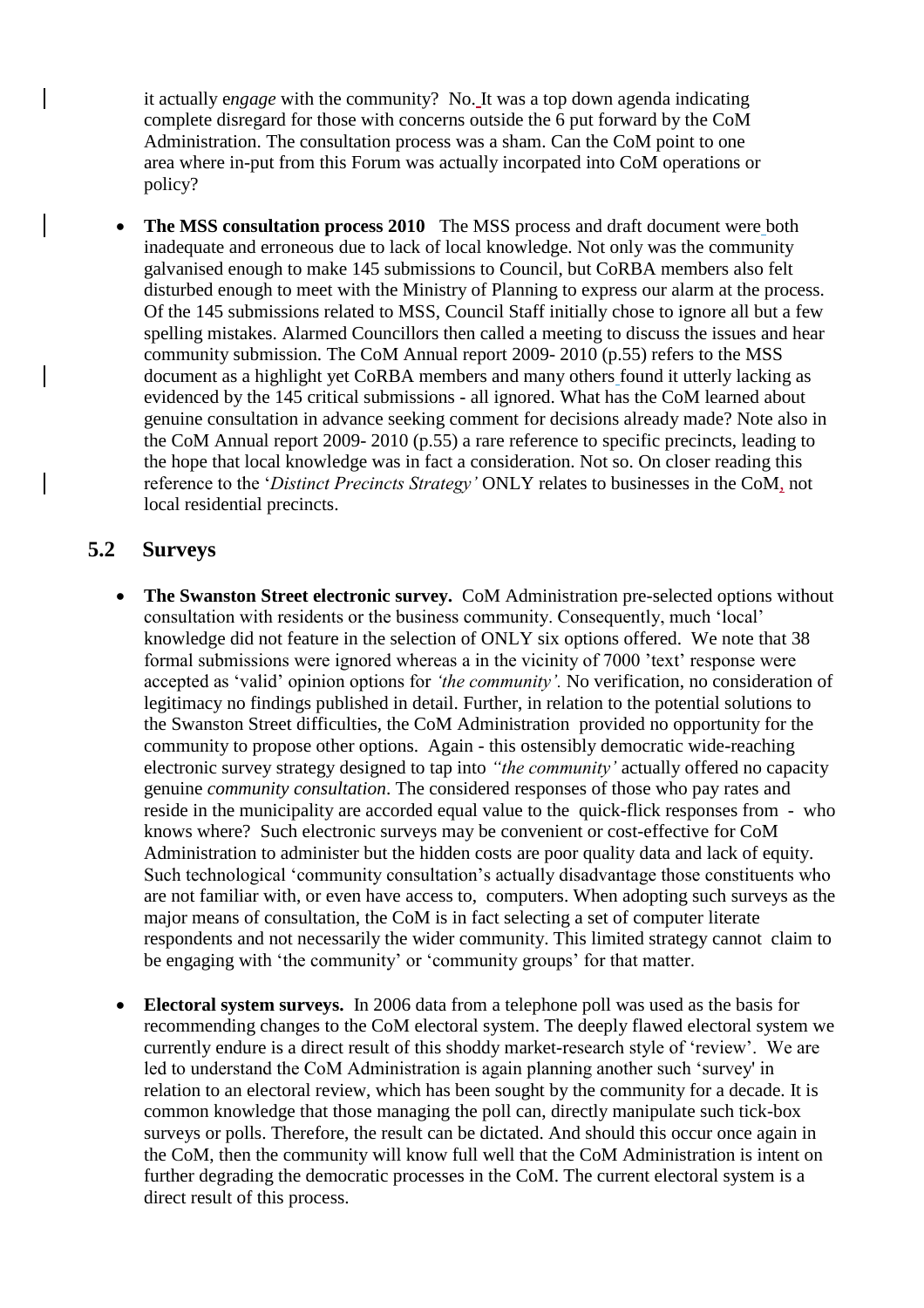#### **6. Disbanding of the Community Reference Committees**

- **Council/Community Liaison Meetings. Stopped!** A monthly meeting took place for all resident groups and chaired by the Councillor responsible for community liaison. In the absence of Ward representation it was the only regular avenue for community engagement. Without consultation the CoM Administration cancelled this process. Although there is a Councillor responsible for CE and our rates pay for a Community Development manager and CE project manager, no regular contact is deemed necessary or desirable. In fact, community perception is that the CoM Administration appears to have literally 'sealed up the door'. Access into the CoM Administration, to information and to our actual Town Hall has declined. To gain access to a meeting room free of charge at the Town Hall, CoRBA had to rely on direct intervention from a Councillor.
- **Events Advisory Group. Stopped!** The CoM/MG licensing agreement for the Flower and Garden Show required that a consultative group meet to address ongoing community concerns in relation to this event.. Participants included CoM Events and Parks staff, the Councillor responsible for Events, IMG representatives and community representatives. The IMG representative and the Councillor failed to participate, In the absence of two of the four key people (IMG and Councillor), the CoM staff eventually let the group lapse. Given the great increase in residents in the CoM, such an Events Advisory Group would obviously be useful in considering all events, particularly in the CBD and Docklands which experience events in their midst with increasing frequency.
- **Heritage Advisory Group. Stopped!** All such groups were repositories of considerable invaluable local knowledge and this data is lost to CoM Administration. No wonder poor policies are the outcome. Neither the community nor the Councillors were told why such groups were disbanded. A consequence of this loss of local knowledge and in-put has been a disgraceful and sustained diminution of heritage support in the CoM until 2011. Clearly the CoM Administration in shunning local in-put has managed to overlook heritage protection - a key driver in attracting tourism to this city.
- Parks and Gardens Advisory Group. The community was, initially at least, heartened that this group was convened in 2010. The selection process and representation however, was a farce. The CoM completely ignored candidates of calibre and instead appointed candidates in a less than transparent and seemingly arbitrary way. It is obvious that all parks and gardens within the City differ and have different issues. Yet without local knowledge and in-put, CoM has adopted a 'one size fits all' approach. The non-experts appointed by the CoM do not represent community groups or interests. Yet this group is cited by CoM as evidence of *community engagement.* Another example of a fanciful *'the community'* being put forward by the CoM Administration, as having more validity than any involvement by the those representing the views of community groups with knowledge of particular parks or gardens. When CoRBA called the CoM to obtain contact details of the five 'lay-people' appointed by the CoM onto the P & G Advisory Group, .we were told that these details were not available. How does the CoM imagine local knowledge will be accessible to those making decisions about our public gardens? These are 'Community' Gardens not CoM property and the community has right to expect their views to be properly considered. The current situation is that the CoM has control and the extent of *community engagement* through 'lay' representatives is unsatisfactory. How did the CoM imagine the 5 lay 'advisors' from the community actually engage with the community - since they are not supposed to be representing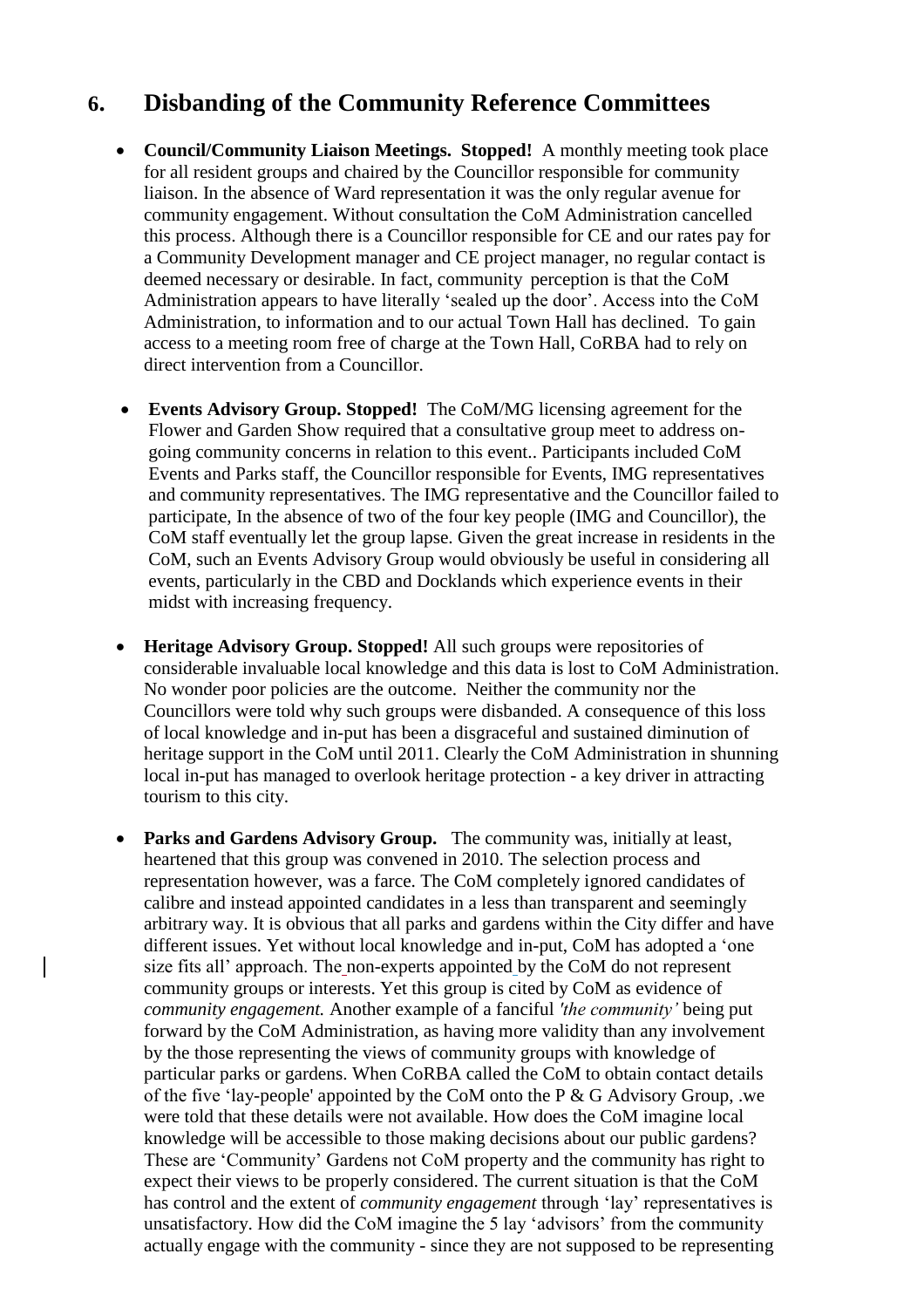the community at all. How does this constitute valid *community engagement*? Where is the local knowledge to enter into the equation?

#### **7. Secrecy, transparency, FOI - Community submissions to Council Committees**

The CoM Administration has dismissed the role and validity of '*Community group'* participation in the affairs of the CoM and it also seems to be resisting the participation of the community at large. The persistent lack of transparency and secrecy by CoM Administration appears to disturb Councilors and the community alike. (Leader May 2, 2011). It does not serve the community well; it is unethical and destroys constituent confidence in democratic local government. Contrary to the CE Framework it effectively *disengages the community* from public debate?

Given the investment in the CE Framework. the CoM Administration needs to reflect on how this strong perceptions of secrecy, withheld information and non-consultation developed.

- **Submissions.** We understand that currently the CoM Administration withholds submissions made by constituents to CoM committees. These are not available as part of the public record of the meetings. Submissions made by people who do not attend the meeting and address the committee are not read out. Only the name of the submitter is given at the meeting. There are obvious and significant consequences from this practice. The community left unaware of other community views and this lack of transparency is obviously not in the public interest. The community cannot access the content of the submissions of community groups or other advocates or interested parties. Nor is there a public record of the full range of views put to the Council. We understand that the only way to get this information is through FoI actions.
- **Recorded discussion at public meetings.** There seems to have been a change in policy regarding records of discussions at Council meetings. Formerly CoM Administration would provide on request a CD of the discussions at meetings. This is no longer the case although we understand such records are kept for several months after the meetings. Such important information is no longer made available. The community is seriously disadvantaged for obvious reasons.
- **Licensing Processes.** Granting the IMG license for MIFGS has always and remains a controversial matter for Council and the community. The CoM is in a tough position on this matter having to take into account State and Federal governments, the Museum and UNESCO. Therefore, it is certainly questionable that the CoM Administrations response to this matter is to suppress discuss, fail to consult and act in undue haste in re-licensing IMG to presumably bury the matter as quickly as possible. This would account for CoM Administration, ignoring the right of the community to be informed and ignoring CoM responsibility under the WH convention which requires public discussion. The re-licensing was simply listed as an agenda item for the Future Melbourne Committee Meeting on 12th April 2011. CoM Administration made the recommendation to Council to grant a license for 3 years with an option on another 3 together with a set of revised conditions all beneficial to MIFGS rather addressing other concerns. The CoM Administration was surely aware that public consultation is a requirement of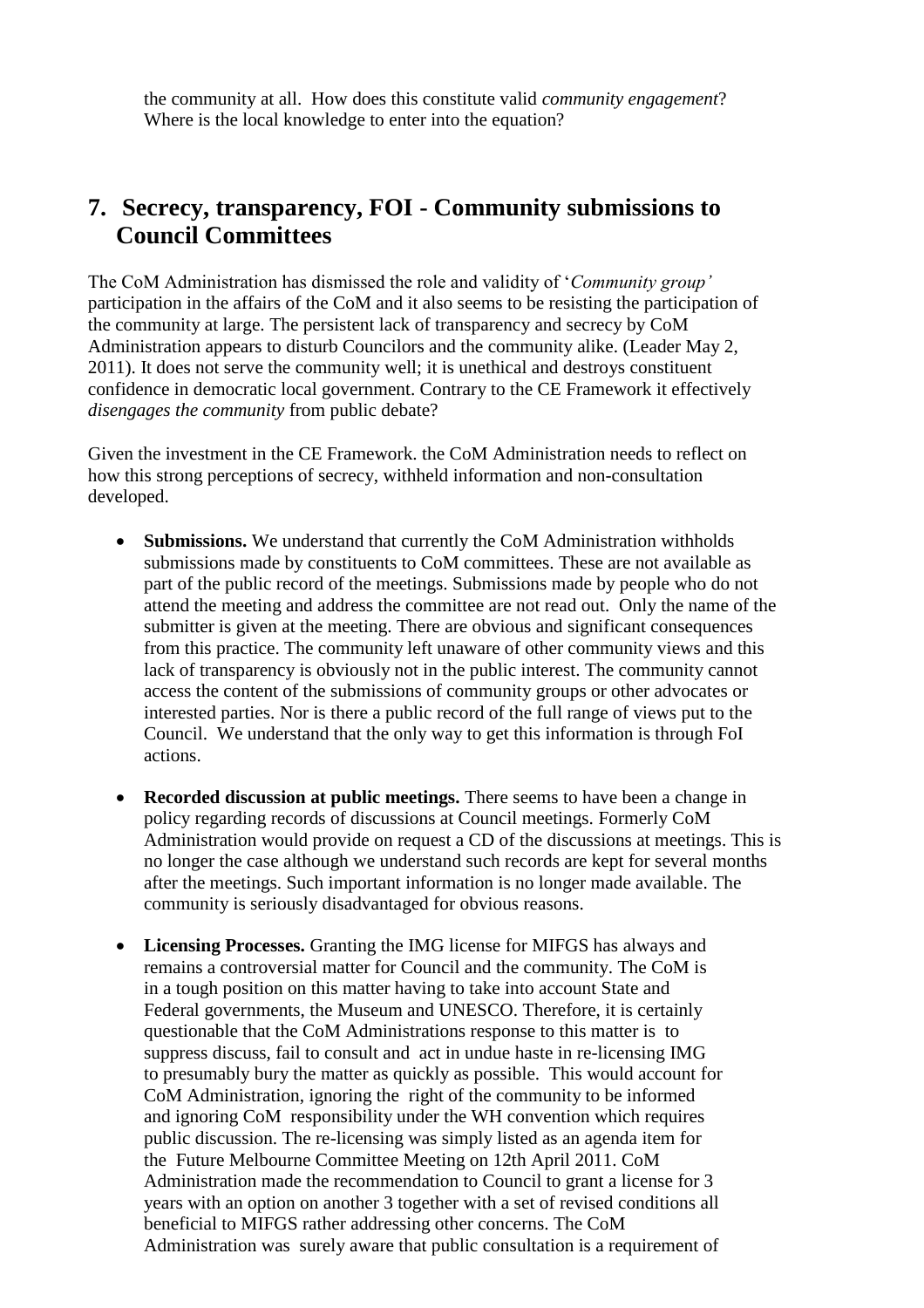the UNESCO citation yet the CoM Administration has actively resisted this. The World Heritage Convention (Operational Guidelines of the WHC management structure refers to enhancing "the role of *communitie*s in the implementation of the WH Convention"; that the level of consultation should befit WH status and general public interest. This would obviously include the license conditions, the financial arrangements or the cost of the budget. The financial aspects are generally hidden by IMG and the CoM as being 'commercial in confidence'. Significantly the newly established Parks and Gardens Advisory Group was not consulted either.

- **Planning processes.** There have been instances recently where incomplete or erroneous information has been sent for community comment**.** For example requests for community comment on variations on heights restriction when the crucial issue was in fact, that the application involved re-zoning which was not mentioned at all. Obviously such 'selectivity is alarming. The recent ombudsman's report on the CoM processes, in relation to the Windsor hotel re-development, was damning. This project, arguably the most significant faced by the Doyle Council, did not follow proper processes. The CoM Administration was found wanting. The community should be able to rely on the impartiality of CoM Administration to present the facts - ALL of the facts.
- **Matters deemed to be 'confidential'** We note that the number of items for discussion by Council are deemed to be confidential by CoM Administration. While acknowledging that some matters before Council obviously have aspects which could be reasonably deemed 'commercial in confidence' (eg. relating to contracts) we, note that other municipalities, manage to differentiate, in any given matter, matter, the aspects which are in fact 'confidential' and what aspects may be aired in the public sphere.(eg.. matters of policy, procedure.) This capacity seems to have atrophied in the CoM and the community perception is that the CoM Administrations 'default position is secrecy rather than be disclosure.

#### **In conclusion**

- The CEO has responsibility for developing the organisational structure and therefore is ultimately responsible for the lack of satisfactory levels of community consultation and transparency in all areas of Council administration.
- The current CoM attitude to *community consultation* and *community engagement* is unacceptable. Council cannot be responsive to community concerns if the community is systematically marginalised by the CoM Administrative practises and is deprived of information.
- CoRBA notes that the objective of the CoM is to in theory increase the "*capacity and readiness of the organisation to engage its communities as an integral part of the decision making process"* yet all too often the community is invited to comment on dratfts or options after decisions are made.
- Councillors in good faith respond to recommendations put forward by the CoM Administration yet we note anecdotal evidence that Councillors feel poorly informed or marginalised when the CoM Administration seeks endorsement rather